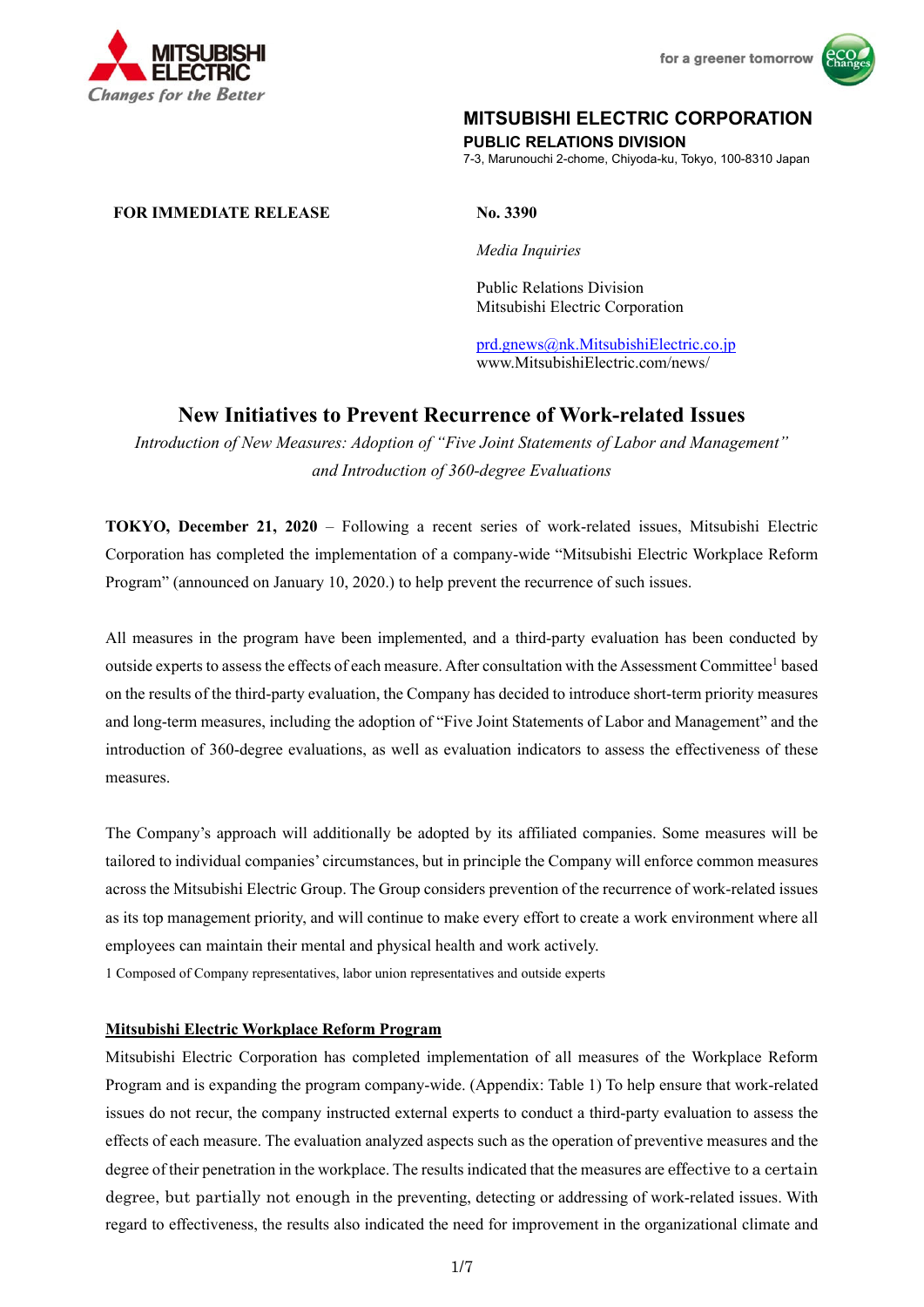in the area of governance, such as increased manager workload. (Appendix: Table 2)

Although we strictly observe labor-related laws and regulations, there is room to consider strengthening of the preventative measures by clearly addressing matters such as harassment in the service provisions of the Work Regulations.

## **Future Efforts to Further Improve Workplace Environments**

Based on the results of the third-party evaluation of our measures to prevent recurrence and on discussions by the Assessment Committee, Mitsubishi Electric Corporation will further improve workplace environments from both a short- and long-term perspective in accordance with the roadmap shown below. To achieve this, in addition to the recurrence prevention measures taken to date, we have summarized short-term priority measures to address issues that need to be resolved during FY 2022, as well as long-term measures to create a work environment where all employees can work actively and engage more easily. (Appendix: Table 3)

The following is a summary of the key new measures.

#### *- Adoption of "Five Joint Statements of Labor and Management"*

To further clarify the Company's stance on the prevention of harassment, we adopted the "Five Joint Statements of Labor and Management" in November 2020, declaring that labor and management will make every effort to eradicate long working hours and harassment. All Directors, Executive Officers and employees must sign and submit a declaration pledging to refrain from harassment. The Five Joint Statements are as follows:

- *1) Labor and management will adopt a basic stance aimed at eradicating harassment and overwork*
- *2) All employees will submit a signed declaration of their commitment to refrain from harassment*
- *3) Periodic surveys will be implemented on the state of any harassment and appropriate measures will be taken upon any occurrence*
- *4) Efforts will be made to improve the organizational climate through labor-management discussions*
- *5) A "Harassment and Overwork Prevention Month" will be observed every year in May*

#### *- Assignment of managers and educators on the basis of multi-faceted evaluations*

The Company will encourage managers to be aware of and correct their behavior themselves. We will also introduce a 360-degree evaluation system from FY 2022 for use in evaluating any new or ongoing assignment of managerial candidates, and we will adopt a multi-faceted evaluation system for the assignment of educators.

## *- Timely and appropriate information disclosure to employees*

To achieve more timely and appropriate information disclosure to employees, from FY 2022 information released to them will include details of any incidents of power harassment and reporting on company-wide trends regarding the number of power harassment consultations and number of employees with mental health issues.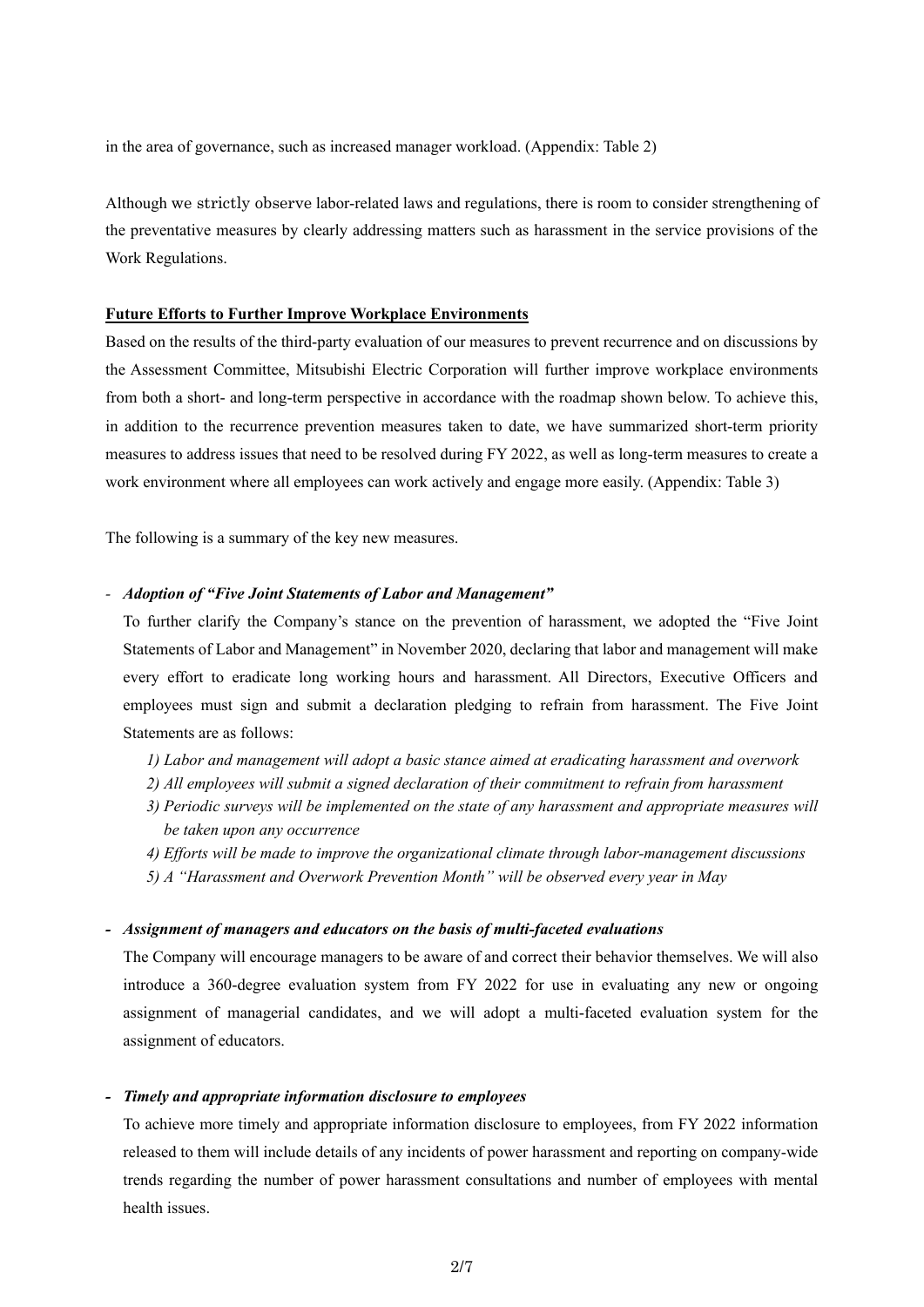To assess the effectiveness of these measures over the medium to long term, we have set Key Performance Indicators (KPIs) for "Job Satisfaction" and "Work-Life Balance" as shown in Table 4 in the Appendix. We will monitor and reflect these in our activities, as well as disclose these indicators to our stakeholders through our Sustainability Report and other media.

## **Roadmap for Future Measures**

The entire Group will make every effort to create a work environment where all employees can work actively by ensuring that each measure is implemented and disseminated to all workplaces based on the roadmap below, and by continuously improving and reviewing the measures by means of a PDCA cycle.

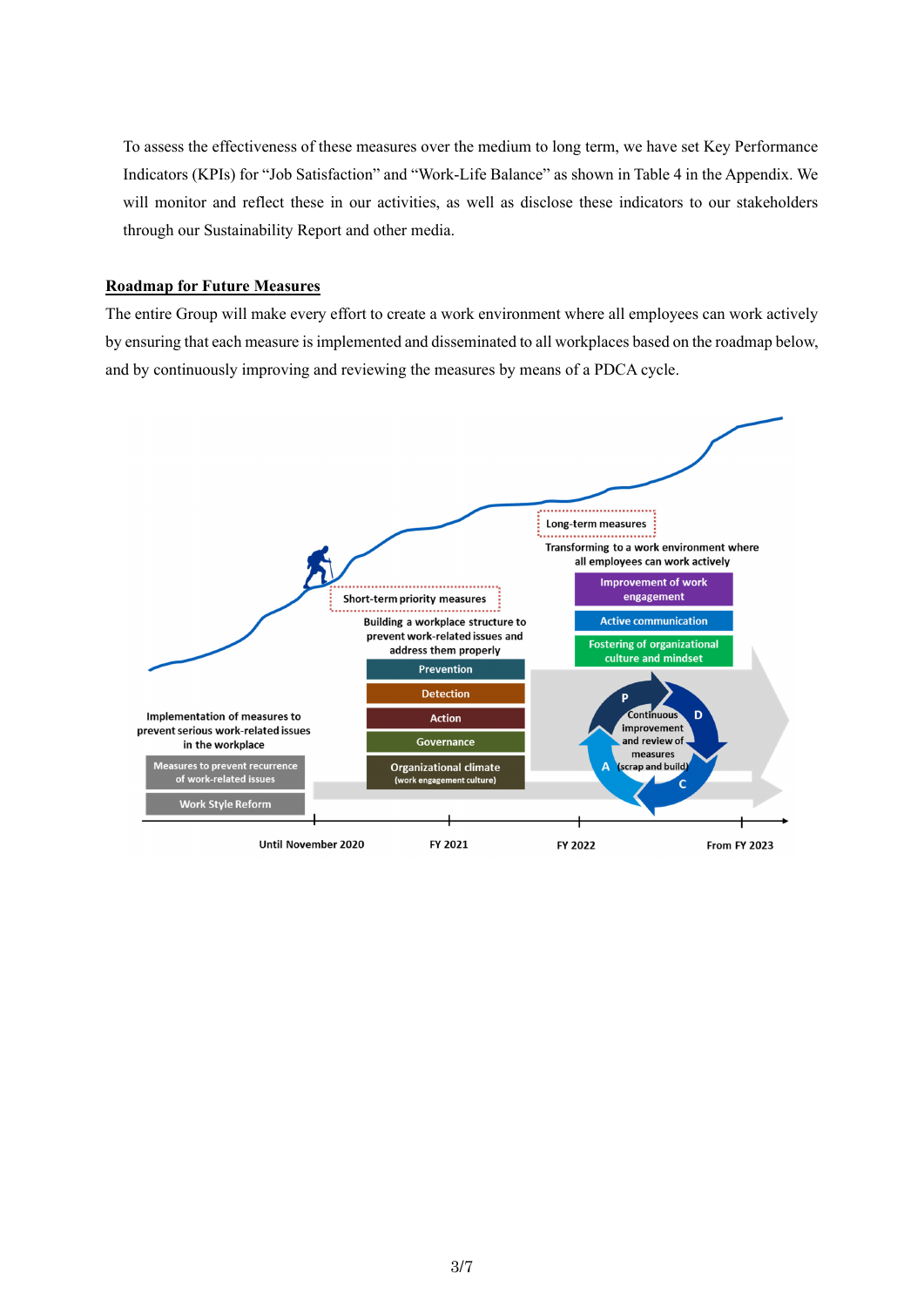(Appendix)

Table 1. Progress of the Mitsubishi Electric Workplace Reform Program

| Item                                                                                                                                             | Initiatives                                                                                                                                                                                                                                                                                                                                                                                                                                                                                                                                                                                                                                                                                                                                                                                                                                                                                                                                                                                                                                                                                                                                                     | Progress                                                                                             |
|--------------------------------------------------------------------------------------------------------------------------------------------------|-----------------------------------------------------------------------------------------------------------------------------------------------------------------------------------------------------------------------------------------------------------------------------------------------------------------------------------------------------------------------------------------------------------------------------------------------------------------------------------------------------------------------------------------------------------------------------------------------------------------------------------------------------------------------------------------------------------------------------------------------------------------------------------------------------------------------------------------------------------------------------------------------------------------------------------------------------------------------------------------------------------------------------------------------------------------------------------------------------------------------------------------------------------------|------------------------------------------------------------------------------------------------------|
| (1) Enhance<br>education on<br>harassment such                                                                                                   | 1) Enhance education on harassment and make it obligatory for<br>all employees to attend the seminar.                                                                                                                                                                                                                                                                                                                                                                                                                                                                                                                                                                                                                                                                                                                                                                                                                                                                                                                                                                                                                                                           | 100% participation rate<br>(including affiliated<br>companies)                                       |
| as power<br>harassment, and<br>strengthen<br>evaluation when<br>assigning leaders                                                                | 2) Shed light on harassment when training managers and staff in<br>charge of education when assigning new employees and<br>thoroughly implement more appropriate development and<br>guidance.                                                                                                                                                                                                                                                                                                                                                                                                                                                                                                                                                                                                                                                                                                                                                                                                                                                                                                                                                                   | Implemented in<br>workplaces to which new<br>employees were assigned<br>in FY 2021                   |
| including<br>managers                                                                                                                            | 3) Sufficiently evaluate candidates to see if they have basic ideas<br>of labor management (such as understanding which actions<br>constitute harassment actions) before assigning a manager or<br>leader.                                                                                                                                                                                                                                                                                                                                                                                                                                                                                                                                                                                                                                                                                                                                                                                                                                                                                                                                                      | Implemented<br>(January 2020)                                                                        |
|                                                                                                                                                  | 4) Remind all employees that perpetrators of power harassment<br>will be subject to severe measures.                                                                                                                                                                                                                                                                                                                                                                                                                                                                                                                                                                                                                                                                                                                                                                                                                                                                                                                                                                                                                                                            | Revised Work<br>Regulations (March<br>2020)                                                          |
| (2) Engage in<br>quantitative<br>workplace<br>analysis through<br>attitude surveys<br>and ongoing<br>improvement<br>based on analysis<br>results | 1) Conduct attitude surveys on the workplace targeting all<br>employees and an organization diagnosis in light of the<br>survey every year.<br>2) Endeavor to solve the challenges recognized during the<br>survey, taking opinions of outside experts into consideration,<br>and continue to improve the workplace through the PDCA<br>cycle.                                                                                                                                                                                                                                                                                                                                                                                                                                                                                                                                                                                                                                                                                                                                                                                                                  | Survey completed in<br>June 2020. Improvement<br>measures based on<br>survey results in<br>progress. |
| (3) Enhance<br>measures to<br>identify and<br>address the<br>workload and<br>mental condition<br>of individuals at                               | 1) Conduct a questionnaire survey to check the workload,<br>workplace human relationships, stress status, and other<br>problems of individuals every month to identify and address<br>changes in feeling at an early stage. (This survey currently<br>targets new employees but will target all employees in the<br>future.)                                                                                                                                                                                                                                                                                                                                                                                                                                                                                                                                                                                                                                                                                                                                                                                                                                    | Ongoing for all<br>employees since July<br>2020                                                      |
| an early stage                                                                                                                                   | 2) Increase periodic interviews with the human resources<br>division after assigning new employees to the workplace.                                                                                                                                                                                                                                                                                                                                                                                                                                                                                                                                                                                                                                                                                                                                                                                                                                                                                                                                                                                                                                            | The number of follow-up<br>interviews has been<br>increased since FY 2020                            |
| (4) Engage in<br>thorough and<br>appropriate care<br>of employees<br>with mental<br>health issues                                                | Work-related issues tend to occur after an employee with mental<br>health issues comes back to work. Therefore, we will inspect the<br>operation of the existing Mitsubishi Electric Return to Work<br>Support Guidelines <sup>2</sup> and thoroughly re-implement the guidelines<br>to especially focus on the care of those with mental health issues.<br>1) During leave of absence<br>- The supervisor and the human resources division will<br>carefully explain how the employee in question will be<br>treated during a leave of absence to the relevant employee so<br>that he or she can concentrate on medical treatment.<br>- For example, the supervisor and the human resources<br>division periodically interview the relevant employee to track<br>the situation to the extent that the treatment is not hindered.<br>2) When the employee comes back to work after leave of<br>absence<br>- Follow considerations at return to work (such as limitations<br>on work) based on the opinions of the company medical<br>advisor.<br>- For example, all employees across the workplace may also<br>share how to accept the employee who comes back. | In operation since July<br>2020.                                                                     |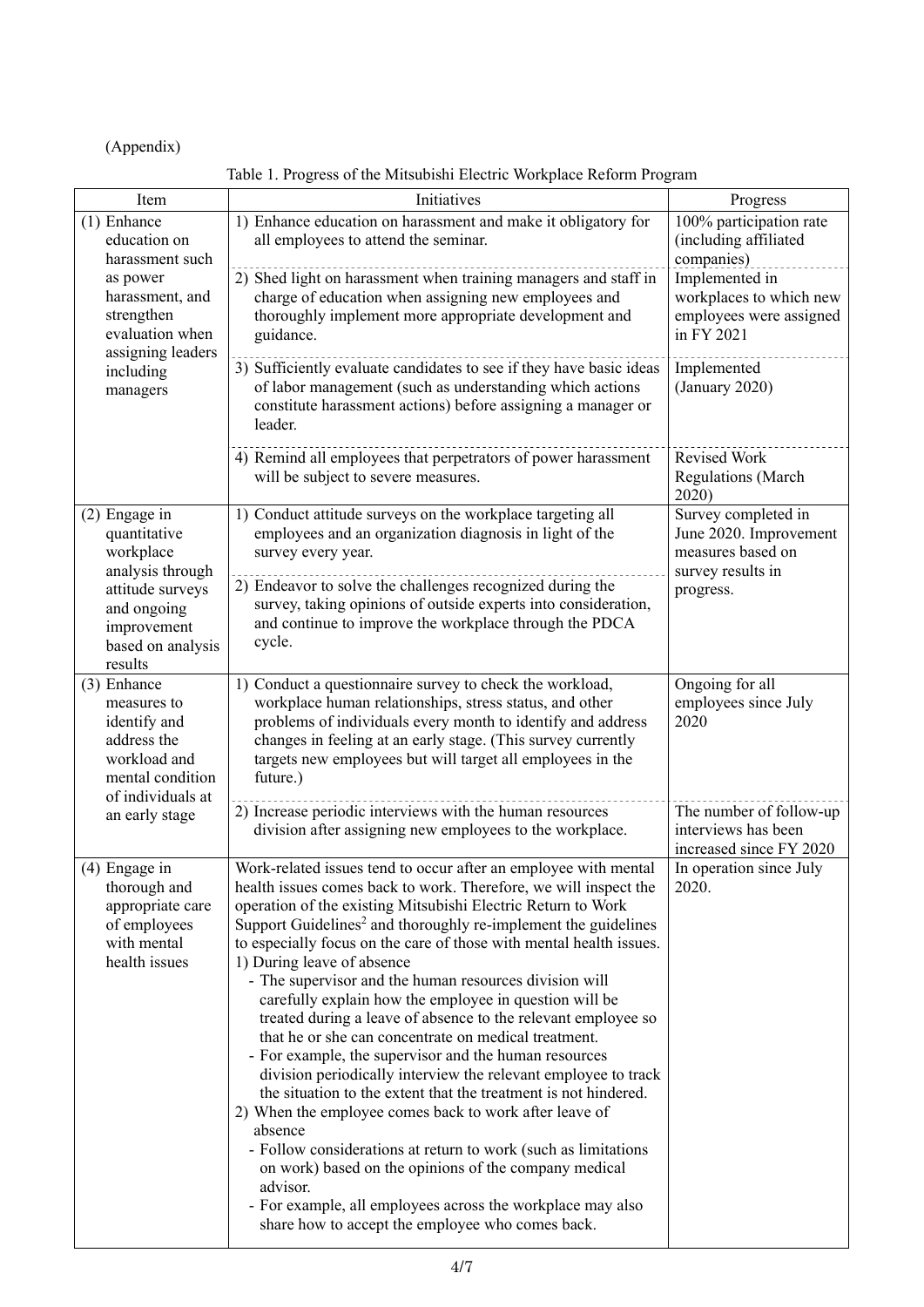| Item                                                                                          | <b>Initiatives</b>                                                                                                                                                                                                                               | Progress                                |
|-----------------------------------------------------------------------------------------------|--------------------------------------------------------------------------------------------------------------------------------------------------------------------------------------------------------------------------------------------------|-----------------------------------------|
| $(5)$ Enhance<br>consultation<br>channels<br>(establishment of<br>multiple<br>channels), etc. | 1) Start a new counseling service by an outside counselor in<br>cases where an employee wants to consult an outside<br>specialist face to face.                                                                                                  | Introduced<br>(February 2020)           |
|                                                                                               | 2) Start a mentor system for troubled employees to consult<br>someone at the workplace with whom they do not have a<br>supervisor-subordinate relationship in order to create an<br>environment where they can easily talk about their problems. | Introduced<br>(April 2020)              |
|                                                                                               | 3) Assign multiple training supporters to receive consultations<br>from new employees, so that each employee can select<br>someone whom he or she is comfortable with consulting.                                                                | Implemented<br>(January 2020)           |
|                                                                                               | 4) Further enhance training courses that contribute to the<br>improvement of the employees' stress management capability<br>such as resilience education <sup>3</sup> .                                                                          | Provided to new<br>employees in FY 2021 |

2 Created with reference to "Guidance for Supporting Workers Who Return to Work after Taking a Leave due to Mental Health Issues," published by the Ministry of Health, Labour and Welfare.

3 Training program to enhance people's capabilities to successfully address stress and adverse circumstances and recover

| Prevention                | - Deterrent effects and controls aimed at addressing power harassment are insufficient due to<br>reasons including unclear criteria for assigning managers and the lack of any system<br>allowing subordinates to evaluate their managers after their assignment.                                                                                                                                                                                                                     |
|---------------------------|---------------------------------------------------------------------------------------------------------------------------------------------------------------------------------------------------------------------------------------------------------------------------------------------------------------------------------------------------------------------------------------------------------------------------------------------------------------------------------------|
| Detection                 | - Types of data such as employee attitude surveys and stress checks are not fully utilized for<br>work-related issue detection or risk analysis.                                                                                                                                                                                                                                                                                                                                      |
| Action                    | - Employees returning from mental health leave might not be properly supported in their<br>workplace as support is left in part to their managers.<br>- The process for addressing issues is not clear, and appears to be considered only after issues<br>occur.<br>- Employees mistrust the Company due to a lack of transparency in information disclosure<br>inside the company and the enactment of measures without employees understanding the<br>state of work-related issues. |
| Governance                | - While policies have been implemented and disseminated to a certain extent, issues exist in<br>terms of their effectiveness, such as increased workload on managers and uneven<br>dissemination of policies.                                                                                                                                                                                                                                                                         |
| Organizational<br>climate | - The workload of managers and other employees must be balanced.<br>- Management processes that address the individuality and characteristics of each employee<br>have not been fully implemented.                                                                                                                                                                                                                                                                                    |

Table 2. Issues to be addressed in light of third-party evaluation by outside experts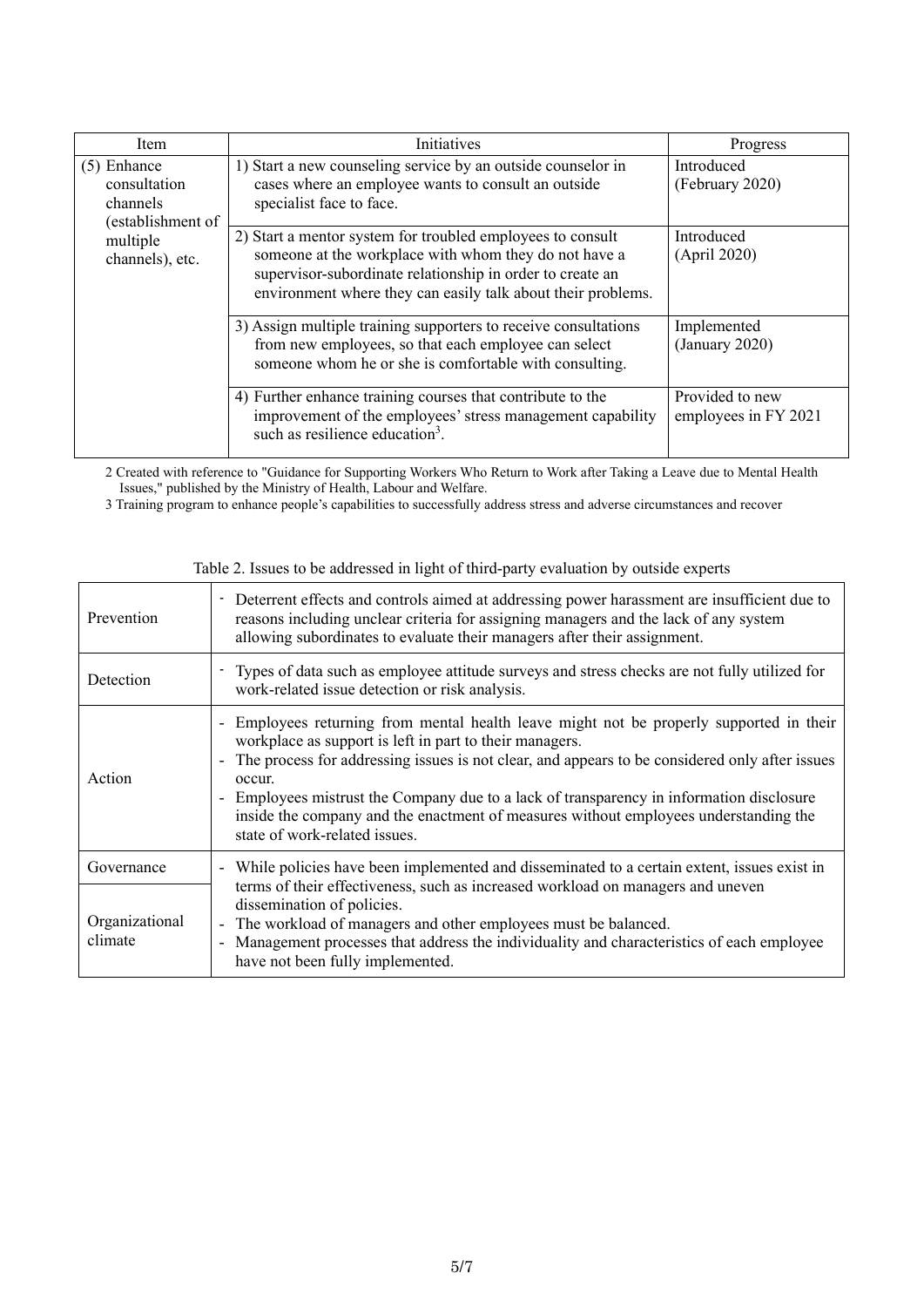| Table 3. Short-term priority measures and long-term measures |  |  |  |
|--------------------------------------------------------------|--|--|--|
|                                                              |  |  |  |

| Cate-<br>gory                | Item                                                     | Measure                                                                                                                                                                                                                                                                                                                                                                                                                                                                                                                                       |
|------------------------------|----------------------------------------------------------|-----------------------------------------------------------------------------------------------------------------------------------------------------------------------------------------------------------------------------------------------------------------------------------------------------------------------------------------------------------------------------------------------------------------------------------------------------------------------------------------------------------------------------------------------|
| Short-term priority measures | Prevention                                               | Further clarification of the Company's stance on harassment prevention<br>(Adoption of Five Joint Statements of Labor and Management [November 2020],<br>submission by all Directors, Executive Officers, and employees of a declaration to<br>refrain from harassment [December 2020], and revision of Work Regulations that<br>clearly indicate service provisions [December 2020])<br>Assignment of managers and educators on the basis of multi-faceted evaluations<br>(Introduction of 360-degree evaluations for managers) [April 2021] |
|                              | Detection                                                | - Enhanced analysis of employee attitude surveys and stress checks [December 2020]<br>Improvement of the utilization of the results in the workplace<br>(Formulation and enhancement of guidelines for utilization) [April 2021]                                                                                                                                                                                                                                                                                                              |
|                              | Action                                                   | - Enhanced support for the return to work by employees with mental health issues<br>(Creating guidelines to welcome employees back to work) [March 2021]<br>Establishment of a process and system for dealing with work-related issues when<br>they occur (Development of guidelines for measures to address work-related issues<br>and information disclosure to employees, such as information on cases of power<br>harassment) [December 2020]                                                                                             |
|                              | Governance                                               | Management that matches the values, abilities, and aptitudes of subordinates<br>(Enhanced training in leadership, coaching, and other skills) [April 2021]<br>- Further participation of leaders in communication and labor management in the<br>workplace [April 2021]                                                                                                                                                                                                                                                                       |
|                              | Organizational<br>climate                                | Thorough implementation of shared organizational values (e.g., Corporate<br>Principles) and policies<br>(Creation and deployment of tools for sharing values) [February 2021]                                                                                                                                                                                                                                                                                                                                                                 |
| Long-term measures           | Improvement of<br>work engagement                        | Creation of opportunities to find meaning in work at Mitsubishi Electric Corporation<br>Career development support based on individual values and aspirations                                                                                                                                                                                                                                                                                                                                                                                 |
|                              | Active<br>communication                                  | Elimination of communication gaps caused by different job classes or other reasons<br>(Efforts to improve communication skills and facilitate casual communication)                                                                                                                                                                                                                                                                                                                                                                           |
|                              | Fostering of<br>organizational<br>culture and<br>mindset | - Promotion of concrete actions in accordance with shared organizational values                                                                                                                                                                                                                                                                                                                                                                                                                                                               |

| <b>KPI</b>                                                                                                     | Current<br>(FY 2021) | Target for<br>FY 2023 | Goal          |
|----------------------------------------------------------------------------------------------------------------|----------------------|-----------------------|---------------|
| "Employee Engagement Score (Percentage of employees<br>who are proud and motivated to work for the Company)" 4 | 63%                  | 70%                   | Always $80\%$ |
| "Percentage of employees who responded that they had a<br>good work-life balance"                              | 66%                  | 70%                   | Always $80\%$ |

4 Average percentage of positive responses to the five questions in the annual employee attitude survey: "Pride in working for the Company", "Willingness to contribute", "Desire to change jobs", "Encouraging others to join the Company", and "Sense of achievement through work"